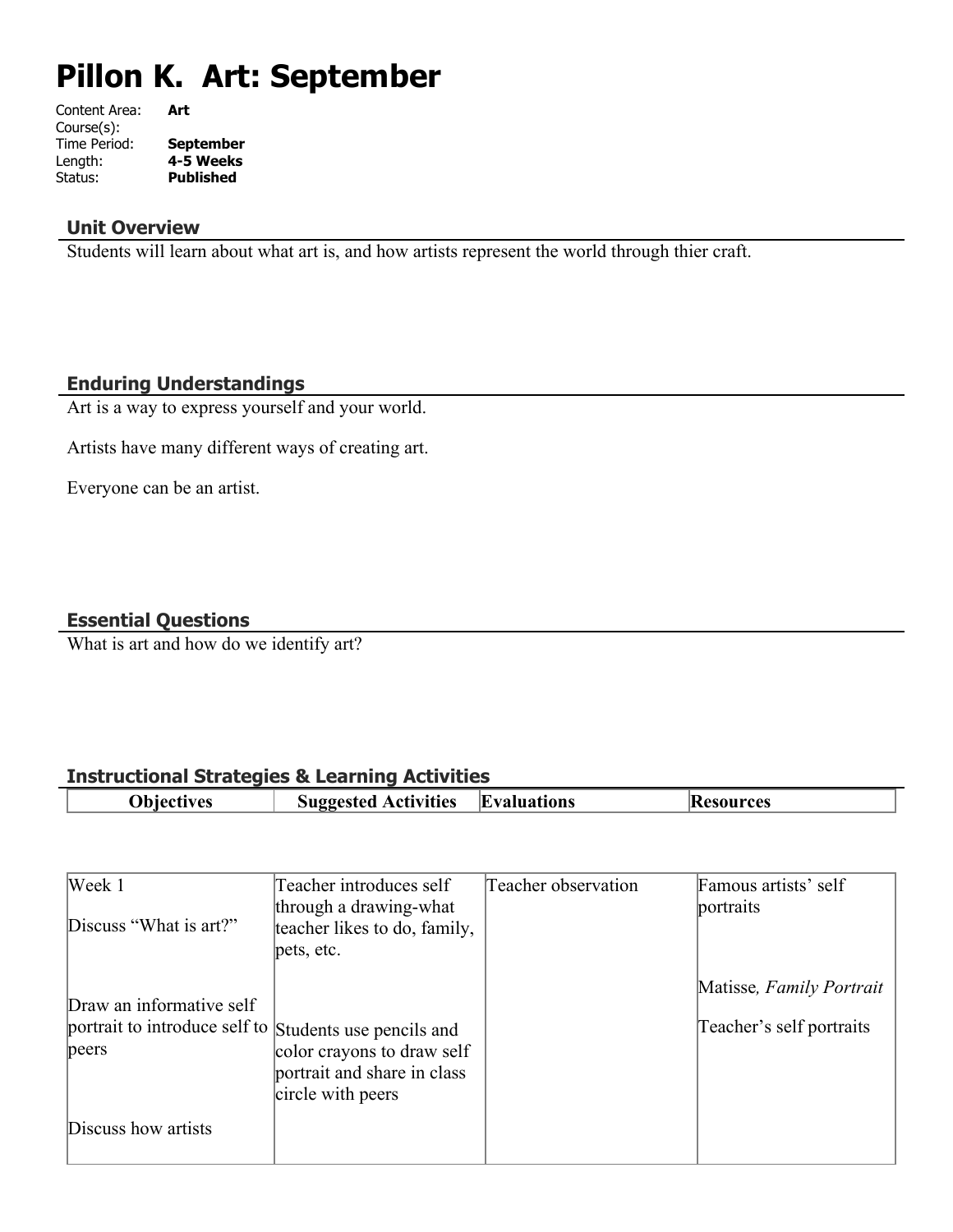| represent themselves                                               |                                                                  |              |                           |
|--------------------------------------------------------------------|------------------------------------------------------------------|--------------|---------------------------|
|                                                                    |                                                                  |              | <i>Starry Night</i> print |
|                                                                    | Brainstorm and search for<br>various styles of lines             |              | Book about Starry Night   |
| Week $2,3,4$<br>Identify and model how<br>artists use lines in art | Read van Gogh story and<br>discuss lines used in Starry<br>Night | Gallery walk | Pastels, paper, glue      |
|                                                                    | Students draw own starry<br>night                                |              |                           |
|                                                                    | Using lines in sky and<br>shapes                                 |              |                           |

# **Integration of Career Readiness, Life Literacies and Key Skills**

Students are introduced to "famous" artists and learn about what career success means.

| <b>TECH.9.4.2.CL</b> | Creativity and Innovation                                                                                  |
|----------------------|------------------------------------------------------------------------------------------------------------|
| <b>TECH.9.4.2.CT</b> | Critical Thinking and Problem-solving                                                                      |
| TECH.9.4.2.Cl.1      | Demonstrate openness to new ideas and perspectives (e.g., 1.1.2.CR1a, 2.1.2.EH.1,<br>6.1.2. Civics CM. 2). |
| TECH.9.4.2.CT.2      | Identify possible approaches and resources to execute a plan (e.g., 1.2.2.CR1b, 8.2.2.ED.3).               |
| TECH.9.4.2.CI.2      | Demonstrate originality and inventiveness in work (e.g., 1.3A.2CR1a).                                      |
| WRK.9.2.2.CAP.1      | Make a list of different types of jobs and describe the skills associated with each job.                   |
| TECH.9.4.2.CT.3      | Use a variety of types of thinking to solve problems (e.g., inductive, deductive).                         |
| <b>WRK.9.2.2.CAP</b> | Career Awareness and Planning                                                                              |

# **Technology and Design Integration**

# **Interdisciplinary Connections**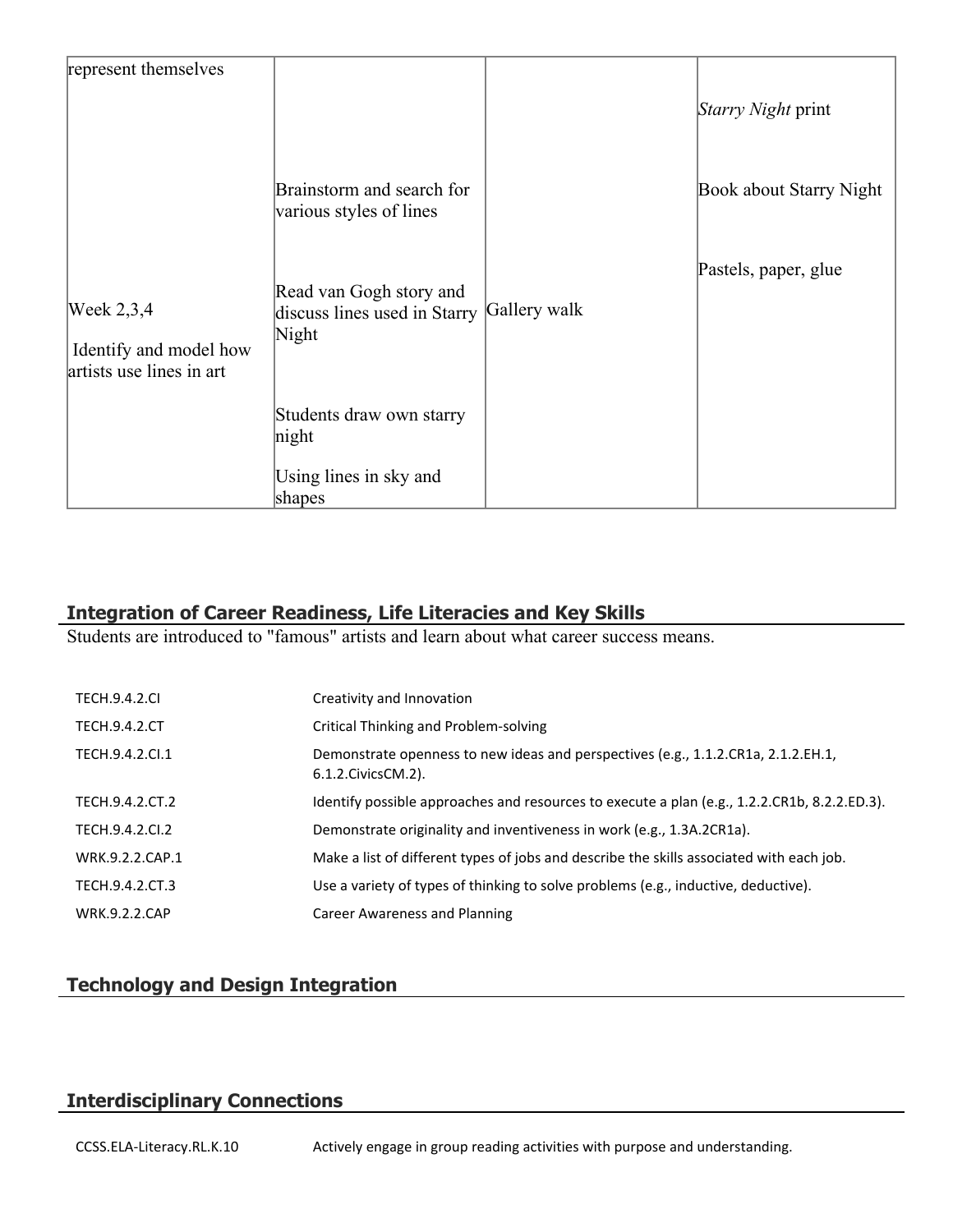| CCSS.ELA-Literacy.RL.K.1 | With prompting and support, ask and answer questions about key details in a text.       |
|--------------------------|-----------------------------------------------------------------------------------------|
| CCSS.ELA-Literacy.RL.K.2 | With prompting and support, retell familiar stories, including key details.             |
| CCSS.ELA-Literacy.RL.K.3 | With prompting and support, identify characters, settings, and major events in a story. |
| CCSS.ELA-Literacy.RL.K.4 | Ask and answer questions about unknown words in a text.                                 |

# **Differentiation**

- Understand that gifted students, just like all students, come to school to learn and be challenged.
- Pre-assess your students. Find out their areas of strength as well as those areas you may need to address before students move on.
- Consider grouping gifted students together for at least part of the school day.
- Plan for differentiation. Consider pre-assessments, extension activities, and compacting the curriculum.
- Use phrases like "You've shown you don't need more practice" or "You need more practice" instead of words like "qualify" or "eligible" when referring to extension work.
- Encourage high-ability students to take on challenges. Because they're often used to getting good grades, gifted students may be risk averse.

# **Definitions of Differentiation Components**:

- o Content the specific information that is to be taught in the lesson/unit/course of instruction.
- o Process how the student will acquire the content information.
- o Product how the student will demonstrate understanding of the content.
- o Learning Environment the environment where learning is taking place including physical location and/or student grouping

# **Differentiation occurring in this unit:**

Encourage risk taking in creating thier pictures as opportunities to stretch skills during production.

Support students with motor skills needed to manipulate art materials.

Actively assess to identify student interests, learning preferences and the ability to work independently.

# For Gifted:

Encourage students to explore concepts in depth and encourage independent studies or investigations. Use thematic instruction to connect learning across the curriculum. Encourage creative expression and thinking by allowing students to choose how to approach a problem or assignment. Expand students' time for free reading. Invite students to explore different points of view on a topic of study and compare the two. Provide learning centers where students are in charge of their learning. Brainstorm with gifted children on what types of projects they would like to explore to extend what they're learning in the classroom. Determine where students' interests lie and capitalize on their inquisitiveness. Refrain from having them complete more work in the same manner. Employ differentiated curriculum to keep interest high. Avoid drill and practice activities. Ask students' higher level questions that require students to look into causes, experiences, and facts to draw a conclusion or make connections to other areas of learning. If possible, compact curriculum to allow gifted students to move more quickly through the material. Encourage students to make transformations- use a common task or item in a different way. From http://www.bsu.edu/web/lshasky/Forms/Interventions/Gifted.pdf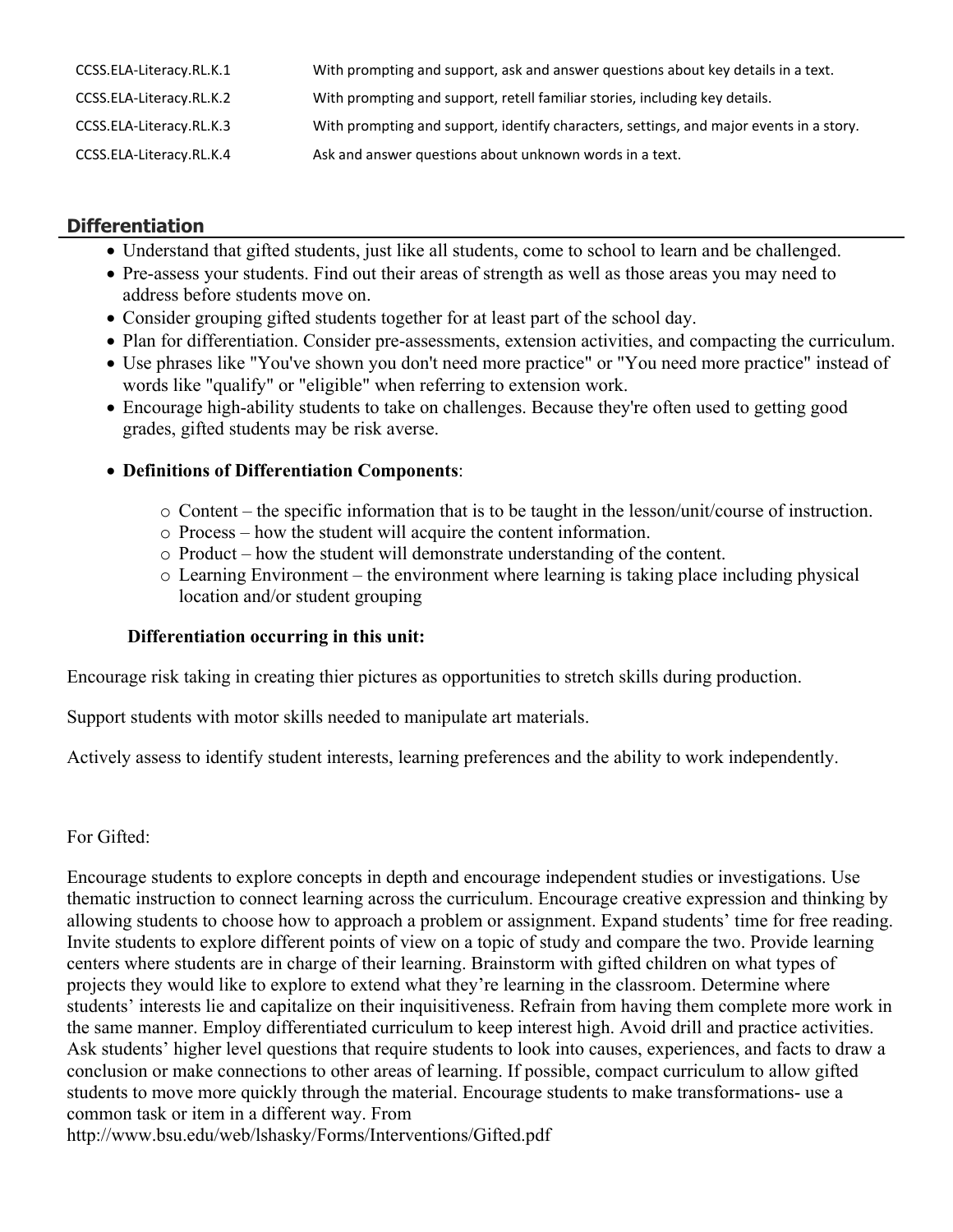#### **Modifications & Accommodations**

Refer to QSAC EXCEL SMALL SPED ACCOMMOCATIONS spreadsheet in this discipline.

**Modifications and Accommodations used in this unit:**

#### **Benchmark Assessments**

DRA, Aimsweb for math and language arts.

Teacher observation and recording of progression of skills

#### **Formative Assessments**

Assessment allows both instructor and student to monitor progress towards achieving learning objectives, and can be approached in a variety of ways. **Formative assessment** refers to tools that identify misconceptions, struggles, and learning gaps along the way and assess how to close those gaps. It includes effective tools for helping to shape learning, and can even bolster students' abilities to take ownership of their learning when they understand that the goal is to improve learning, not apply final marks (Trumbull and Lash, 2013). It can include students assessing themselves, peers, or even the instructor, through writing, quizzes, conversation, and more. In short, formative assessment occurs throughout a class or course, and seeks to improve student achievement of learning objectives through approaches that can support specific student needs (Theal and Franklin, 2010, p. 151).

#### **Formative Assessments used in this unit:**

**Discussions** 

Frequent conferencing with students throughout the process. Making adjustments to instruction as needed.

#### **Summative Assessments**

**summative assessments** evaluate student learning, knowledge, proficiency, or success at the conclusion of an instructional period, like a unit, course, or program. Summative assessments are almost always formally